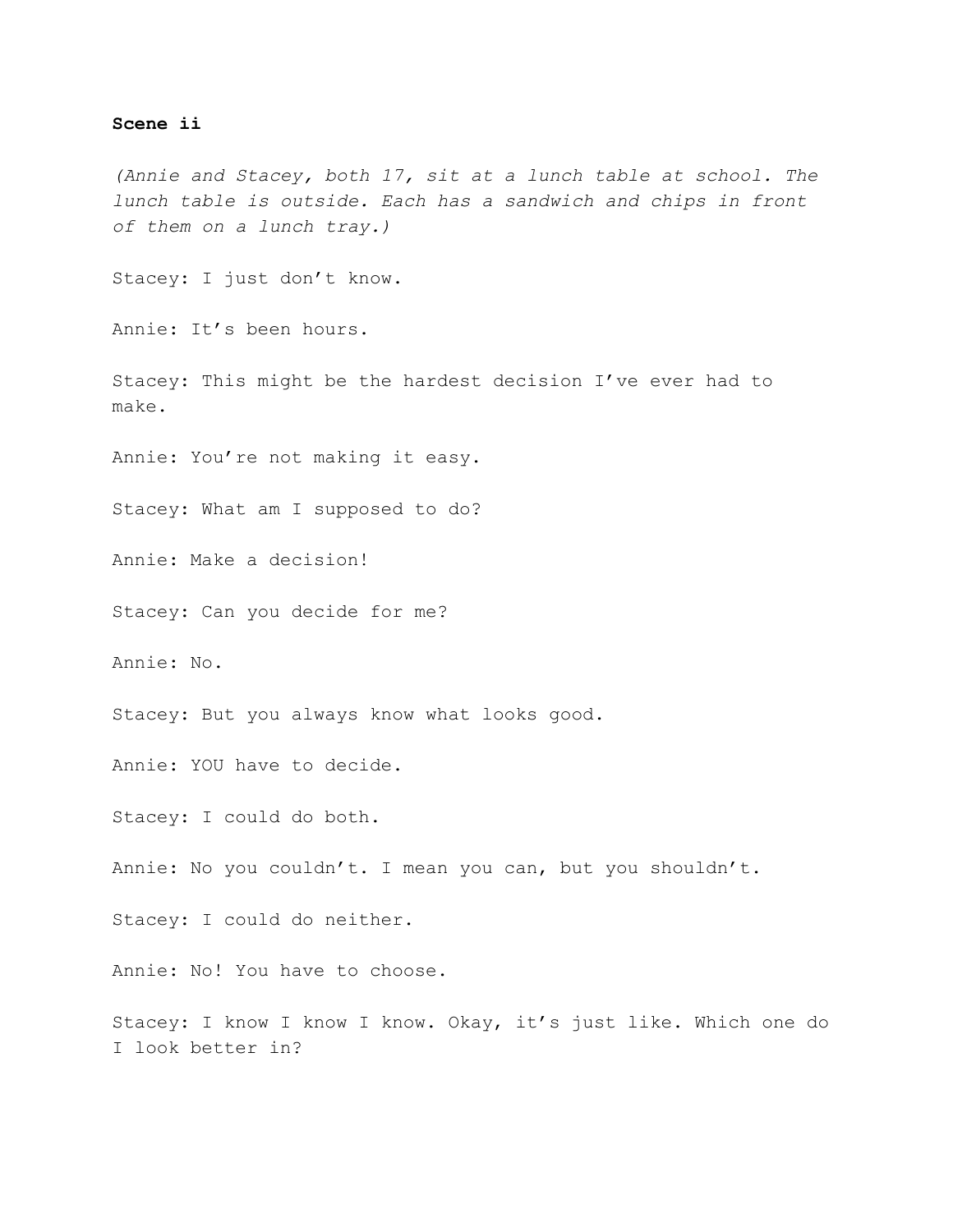*(A projection shows up on the wall behind them. There are two different pictures of Stacey at the beach in a bathing suit)*

Annie: I mean...

Stacey: I'm going for "Oh-my-gosh-look-at-how-much-fun-she-had-or-may-still-be-havingat-the-beach-wow-I-want-to-be-her"

Annie: Reasonable expectations.

Stacey: Which one goes better with my feed?

Annie: I don't know.

Stacey: Oh please.

Annie: What?

Stacey: Yes you do.

Annie: You need to decide.

Stacey: Can you just tell me what I should do?

Annie: We are SO past that point.

Stacey: But which do I look better in?

Annie: I mean...your arms look kind of big in this one.

Stacey: But I feel like this one looks...stagey?

Annie: Yeah, but your collarbone looks great.

Stacey: Is that a thing?

Annie: It's the only thing in this world I know to be true.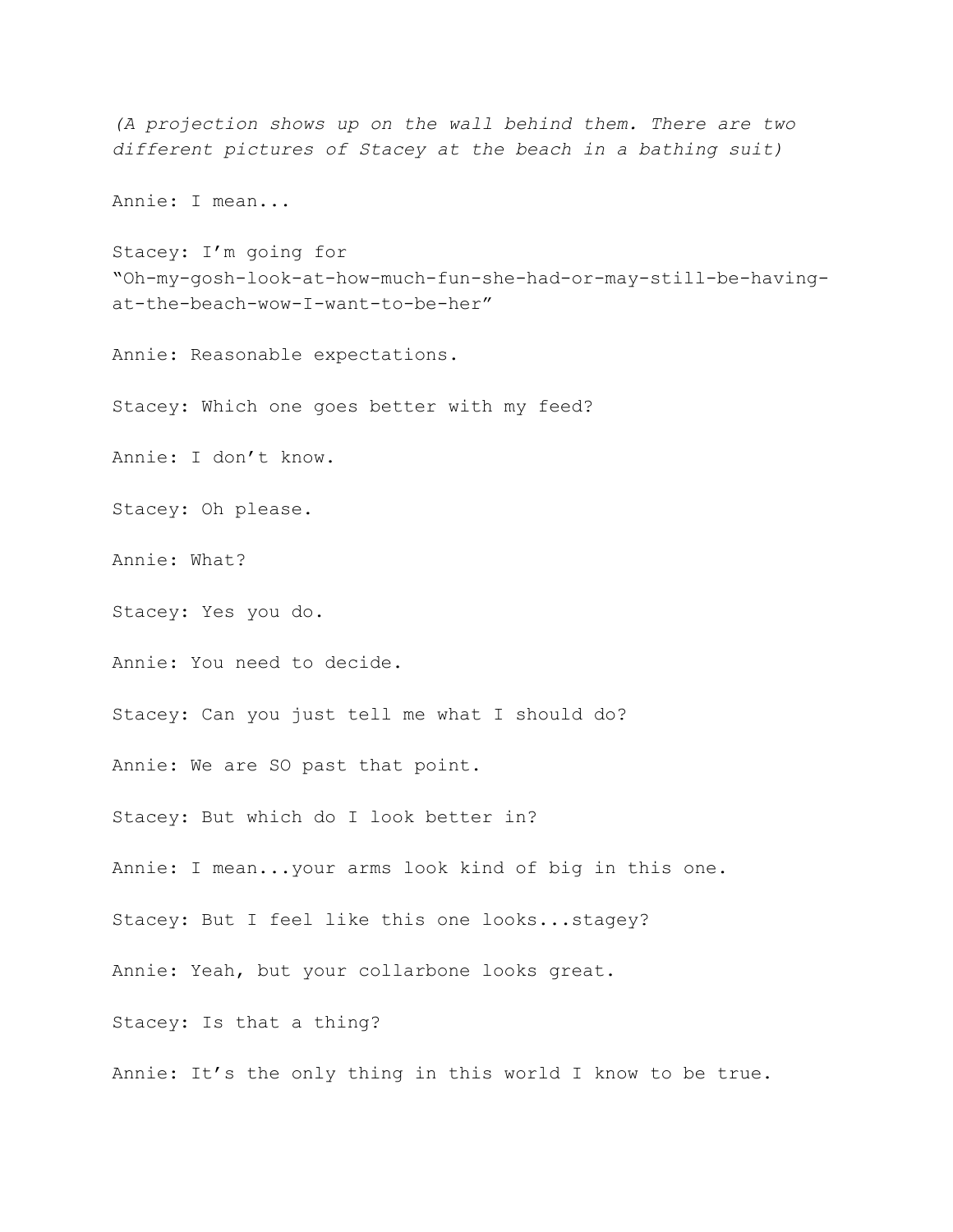Stacey: I can decide later.

Annie: No you can't.

Stacey: Why?

Annie: Because if you wait any longer it has to be an "Oh I miss the beach post", like, it's a memory.

Stacey: Why's that bad?

Annie: Because it's the difference between having a life and having had a life.

Stacey: Oh shit. Okay okay I'm going with...collarbone. Okay I'm doing it. (typing) "Fun in the sun -- sun emoji"

Annie: Is that the caption?

Stacey: What? Yeah. Why?

Annie: No no it's -- it's fine. Just go.

Stacey: Annnnnd post. *(sigh of relief)* So glad that's over.

Annie: Seriously. Now put your phone down and don't look at it for at least five minutes.

Stacey: I swear you're like my literal life coach.

Annie: Oh I know *(Goes to take Stacey's chips. Stacey slaps her hand away)* Ow!

Stacey: Those are mine.

Annie: I'm aware.

Stacey: Eat your own.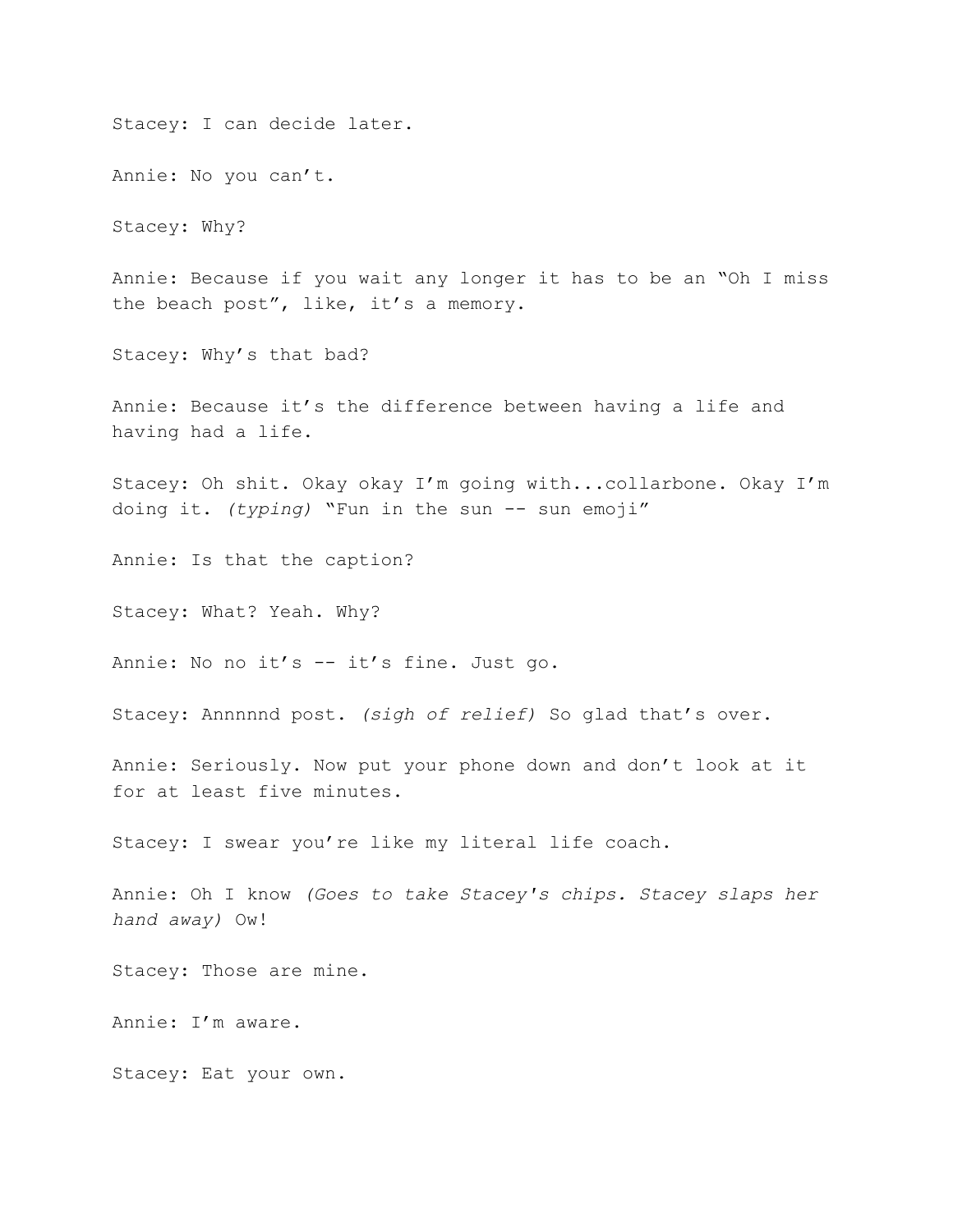Annie: But yours taste better.

Stacey: We literally got the same ones.

Annie: The heart wants what the heart wants.

Stacey: *(laughing)* Oh my gosh.

Annie: It's my payment for being your life coach.

Stacey: Ugh fine. Take SOME. For keeping my Insta aesthetic in order.

Annie: I do what I can. *(Stacey goes to check her phone)* I told you not to look yet.

Stacey: I'm sorry I'm sorry. I won't. *(pause)* But why not?

Annie: It will stress you out.

Stacey: No it won't.

Annie: Fine, then look.

Stacey: Okay, I will *(doesn't look)* Why will it stress me out? Annie: Because by now you've MAYBE gotten, like, three likes Stacey: Why'd you let me post it if people aren't going to like

it?

Annie: I didn't say people aren't GOING to like it--

Stacey: You just said --

Annie: I said people won't have liked it yet. If you give it time, people will like it.

Stacey: I don't think --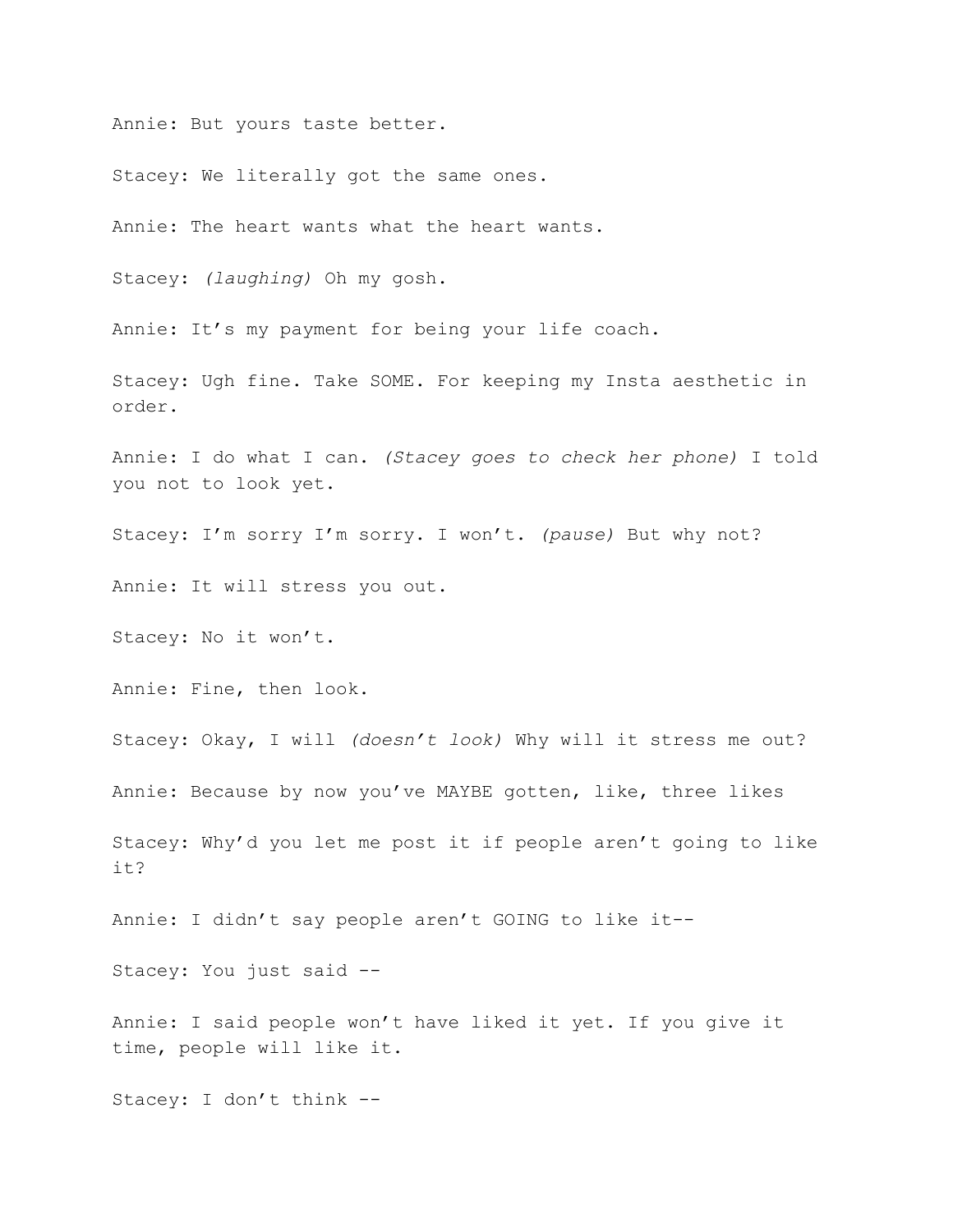Annie: And then if -- nay--WHEN it stresses you out, you'll keep checking back at the picture every thirty seconds to see if you got more likes, but you won't have because somehow, the people on the other side of the phone can feel you hovering. It's the 21st century's version of "a watched pot never boils". "A watched post never gets likes".

Stacey: Oh come on --

Annie: Okay check.

Stacey: I will.

Annie: Great.

Stacey: Great.

Annie: You're not checking.

Stacey: I'm gonna.

Annie: Then do it.

Stacey: I am

*(checks phone…)*

Annie: How many?

Stacey: ...Three. But it's fine. I don't care I was just curious. I really couldn't --

Annie: Gimme your phone.

Stacey: Thank you. *(Gives phone to Annie)* How are you always so right about this stuff?

Annie: I just know.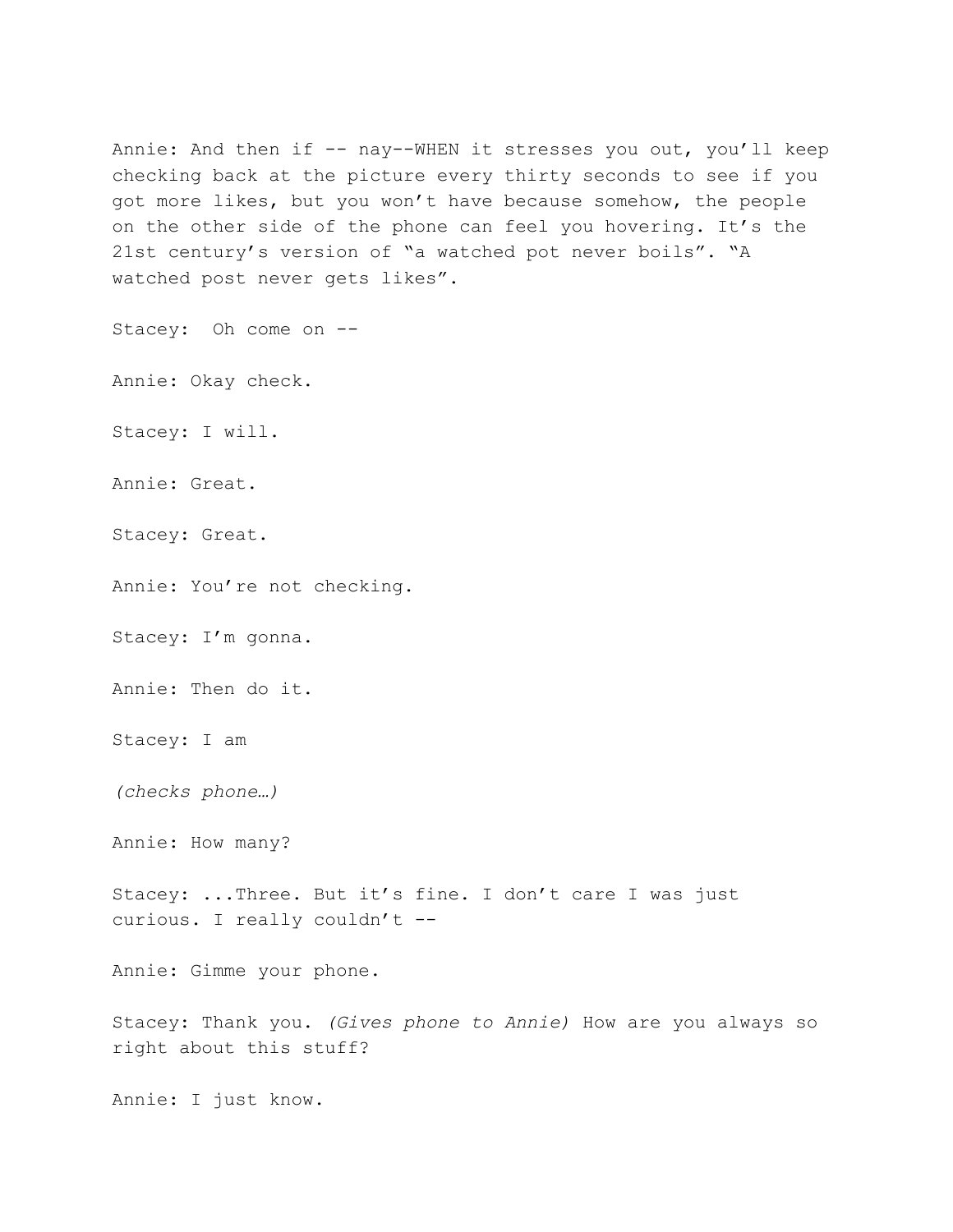Stacey: How?

Annie: *(Eating Stacey's chips)* I'm a genius.

Stacey: HEY!

Annie: I'm feeding my genius.

Stacey: Feed it with *your* food.

Annie: Alright alright alright. *(new topic)* Did you see the event page?

Stacey: Umm…?

Annie: ...Jared's party?

Stacey: ???

Annie: The party...at the end of the month...At Jared's...That everyone is going to?

Stacey: I don't think I was invited.

Annie: People don't get "invited" to things anymore. We're passed that point in our lives. Now we're at the point where we just hear about it and show up.

Stacey: You literally just said there's an event page.

Annie: That's more of a...formality.

Stacey: A FORMALITY I very much enjoy.

Annie: You could literally add yourself to the page.

Stacey: I can't add myself! That's rude.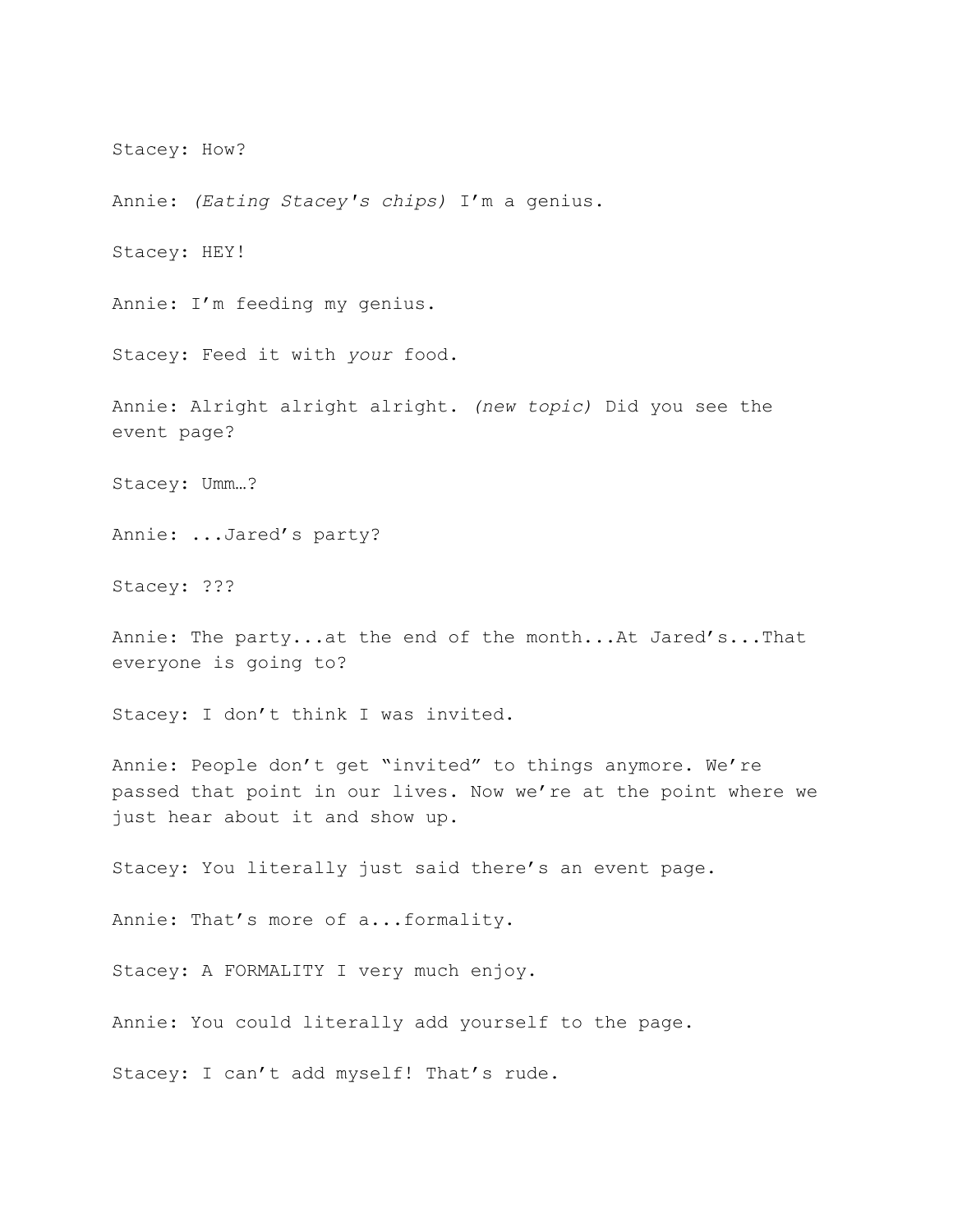Annie: You are an ELDERLY WOMAN.

Stacey: I just don't feel comfortable inviting/myself.

Annie: It's literally: Hear about it. Show up.

Stacey: But hearing about it is like getting invited, and I didn't hear about it.

Annie: You're hearing about it from me right now.

Stacey: I don't know…

Annie: Don't you want to go?

Stacey: Not really.

Annie: *(not believing her)* Really? Not at all?

Stacey: No…

Annie: Why not?

Stacey: I don't know…

Annie: Why aren't you telling me?

Stacey: There's nothing to tell.

Annie: "Okay"

Stacey: There isn't.

Annie: Why don't you want to go?

Stacey: I don't know..for one thing...it's..like...risky.

Annie: *(seriously?)* Risky?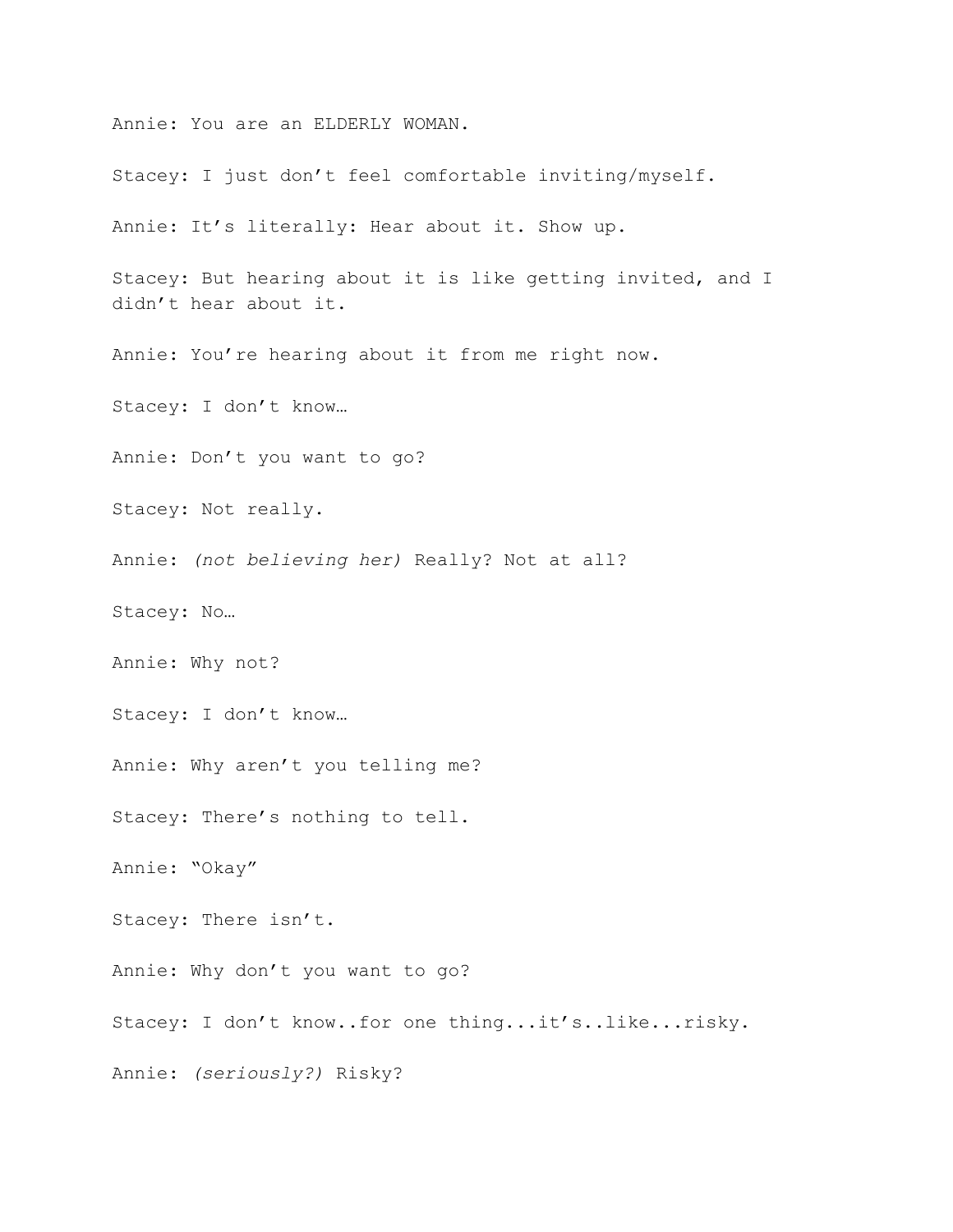Stacey: It's just...risky. Annie: Risky. Stacey: Yeah! I mean like, how is he even having this party? Annie: His parents are gonna be out of town -- Stacey: Exactly! Annie: Here we go. Stacey: Like, how are everyone's parents so freakin' *cavalier* about leaving their kids at home for extended periods of time? I mean the movies make it look all easy, breezy, beautiful Stacey: *(casual)* Covergirl Annie: *(casual)* Covergirl Stacey: but there are serious consequences to throwing a party. Especially in high school. Like what if the cops show up? Annie: So if-- Stacey: And I'll just be on edge all night and I really don't want to risk it so I should probably just not go. Annie: So you don't want to go because of…? Stacey: The law. Annie: The law? Stacey: yes. Annie: And that's it? Stacey: IT'S A GOOD REASON. Annie: Whatever. You're sure?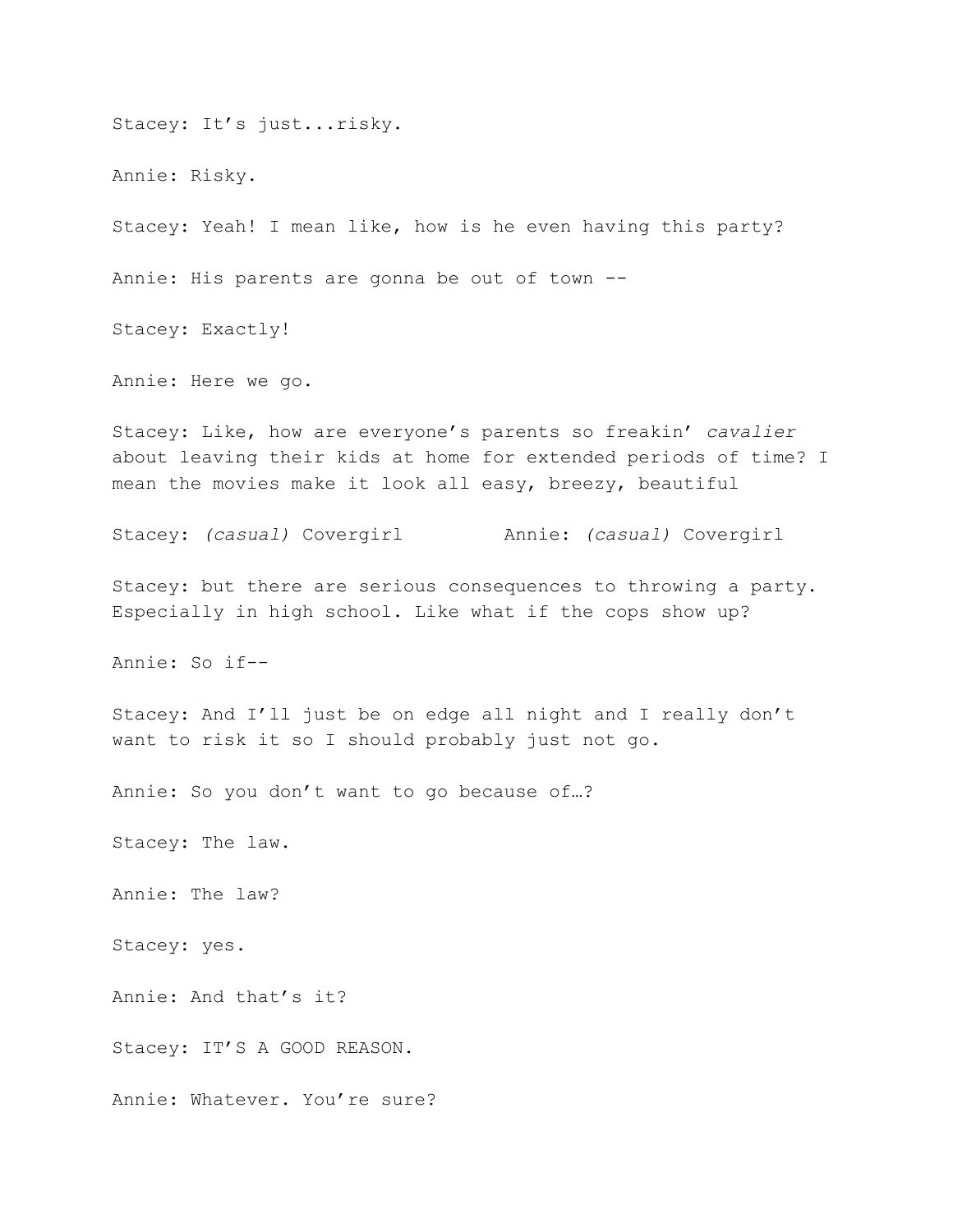Stacey: Yes! Why are you pushing me on this? Don't you believe me?

Annie: Not really, but it's okay.

*(Both laughing)*

Stacey: Fuck off.

Annie: You're just such a worrier! Stop being stupid and go to the party!

Stacey: I would but...I wouldn't. Yeah, I don't really see a scenario in which I go. Besides I --

Annie: I swear if you say you

Annie: Weren't invited Stacey: Wasn't invited

Annie: How do you expect to be invited to other things if you don't start going to things!

Stacey: So you admit I wasn't invited.

Annie: Oh my gosh.

Stacey: Can you just come over that night? And stay?...Like overnight?

Annie: *(dramatic exhale)* Fine.

Stacey: Well, don't be mad about it.

Annie: *(sighs)* I'm not mad--

Stacey: I am opening my home to you and/

Annie: *(sighs)*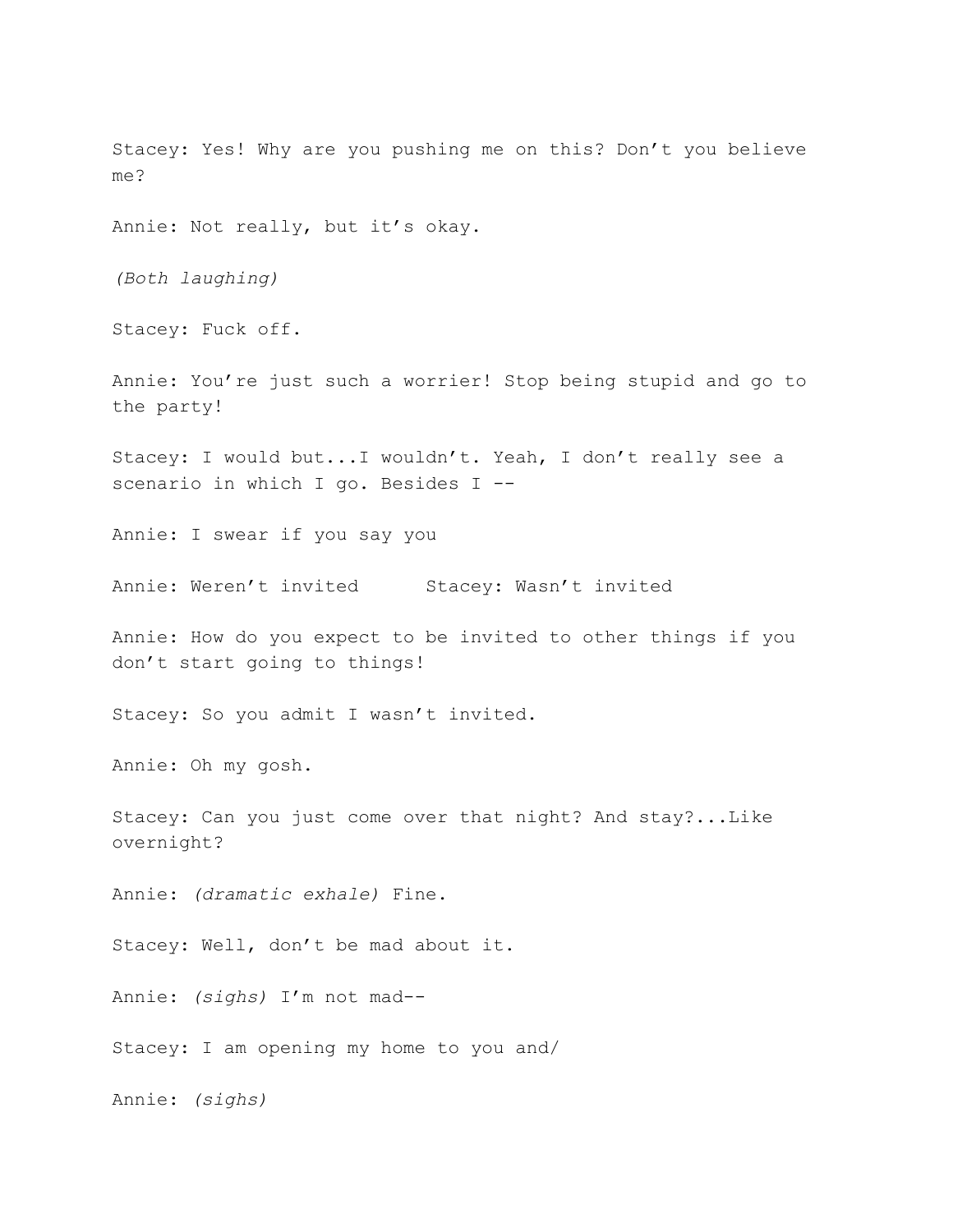Stacey: /you're sighing!

Annie: I just think you'll be upset if you don't go--

Stacey: I can't go--

Annie: --But I guess I can come over

Stacey: I mean you can go.

Annie: I can't go alone, are you kidding me?

Stacey: But you were invited--

Annie: I'm going to hit you.

Stacey: Don't make me feel bad about not going --

Annie: THEN GO.

Stacey: I CAN'T.

Annie: Fine, I'll come to your house.

Stacey: You don't have to if you don't want to.

Annie: Well, I mean it's not like I'm doing anything else. Stacey: *(deadpan)* Wow. I feel so truly valued as a friend. *(pause. Stacey looks mad.)*

Annie: Stacey. Staccceeeey.

*(Annie starts throwing her chips at Stacey one at a time)* Stacey: Can you stop?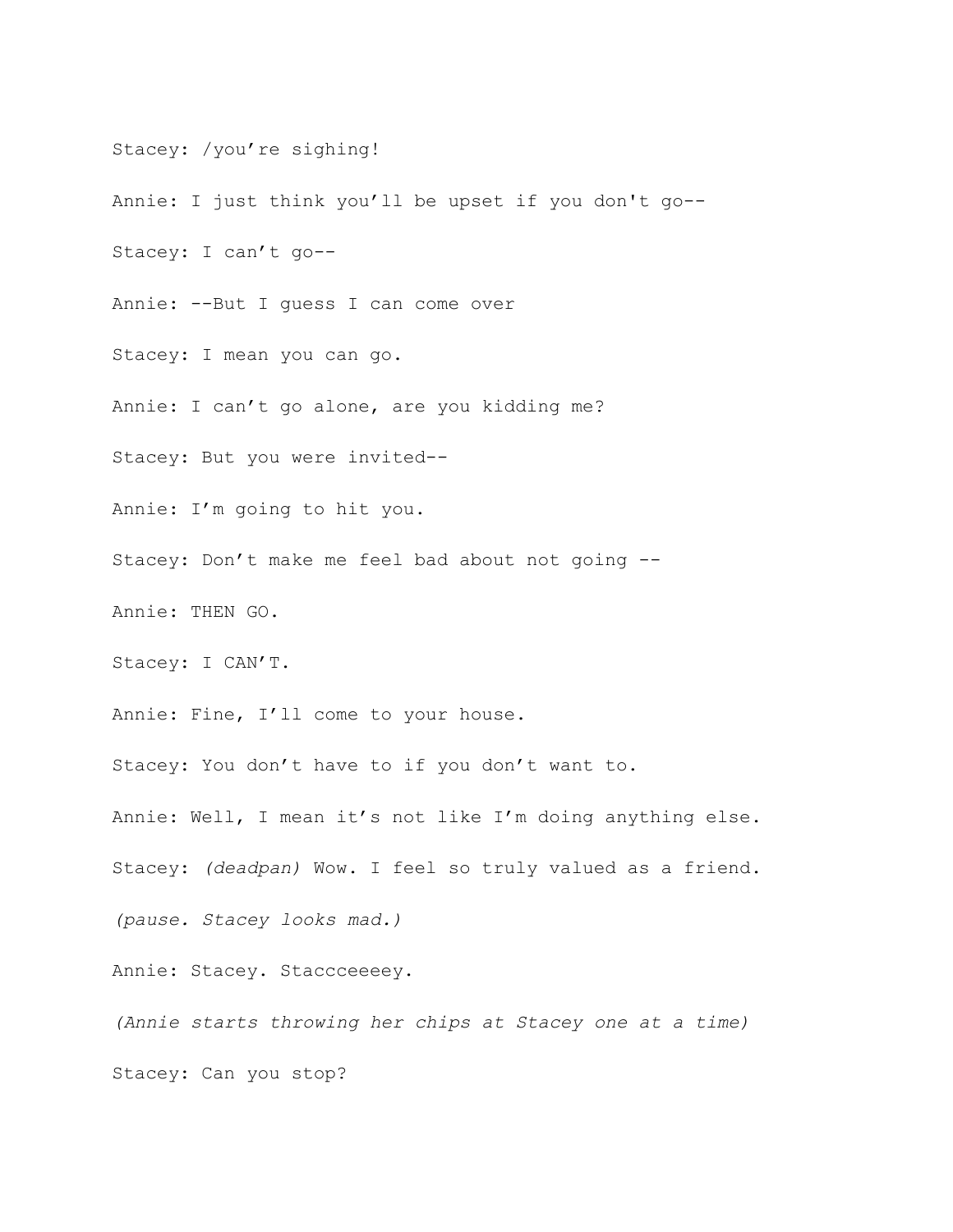Annie: Not till you talk to me.

Stacey: You're getting chips in my hair!

Annie: YOU CAN'T IGNORE ME!

Stacey: *(Throwing her chips at Annie)* You should be *eating* your chips!

Annie: Then I'd have nothing to throw at you!

*(The two are having a full blown mini food fight. A school bell rings in the distance which clearly means they should stop. The two stop and then burst out laughing again)*

Stacey: Sleepover?

Annie: Oh, I would be honored!

*(phone bings)*

Stacey: Was that my phone?

Annie: Yes it was.

Stacey: Can I? *(Annie hands Stacey her phone. Stacey checks)* Hm?

Annie: What?

Stacey: Nothing, it's fine.

Annie: What is?

Stacey: It's not bad just...weird?

Annie: *(grabbing the phone)* Let me see. *(checks phone)* Ouf.

Stacey: What?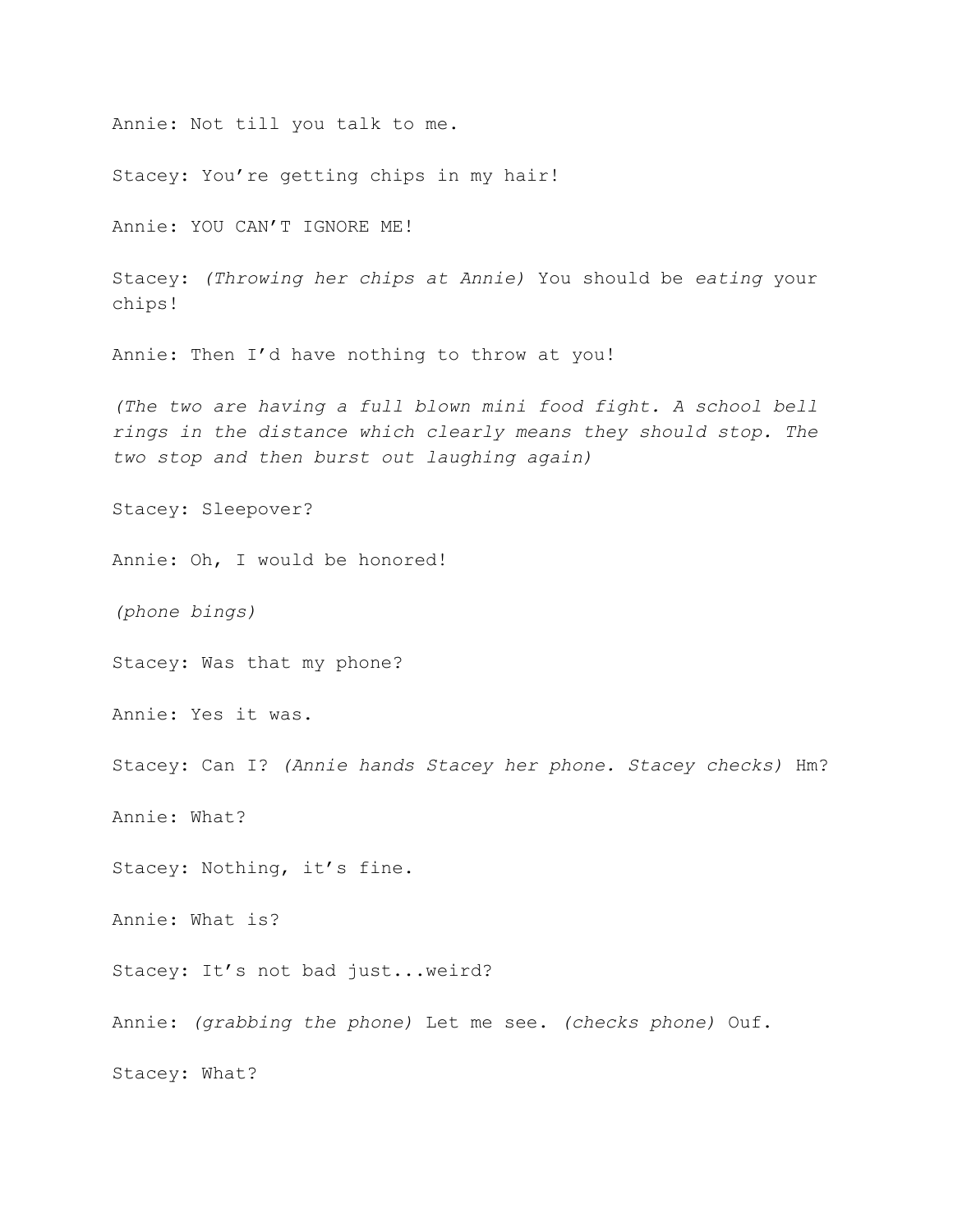Annie: Just don't let it get to you. Jenny's a bitch anyway. Stacey: Let what get to me? What are you talking about? Annie: Honestly, you should just delete the comment. Stacey: Why? Annie: Can you delete comments from Instagram? I actually don't think so… Stacey: Why are you freaking out? Annie: I just don't want you to get offended -- Stacey: Can you tell me why I SHOULD be offended? Annie: Dude, she called you brave. Stacey: ...annnnd? Annie: That's such a horrible thing to say, areyoukiddingme? Stacey: Wait, what...when did? But brave is a good thing? Annie: Not when you're commenting on a picture of someone in a bathing suit. Stacey: I get it's out of context, but -- Annie: Nononono...You see, when people who are, like, inperfect-shape-body-builders post pictures of themselves, you ever see anyone comment "you're so brave"? Stacey: I don't look at that many pictures/ of body builders… Annie: Exactly! It's because society has decided that those

bodies are bodies to be proud of, to, like, look up to.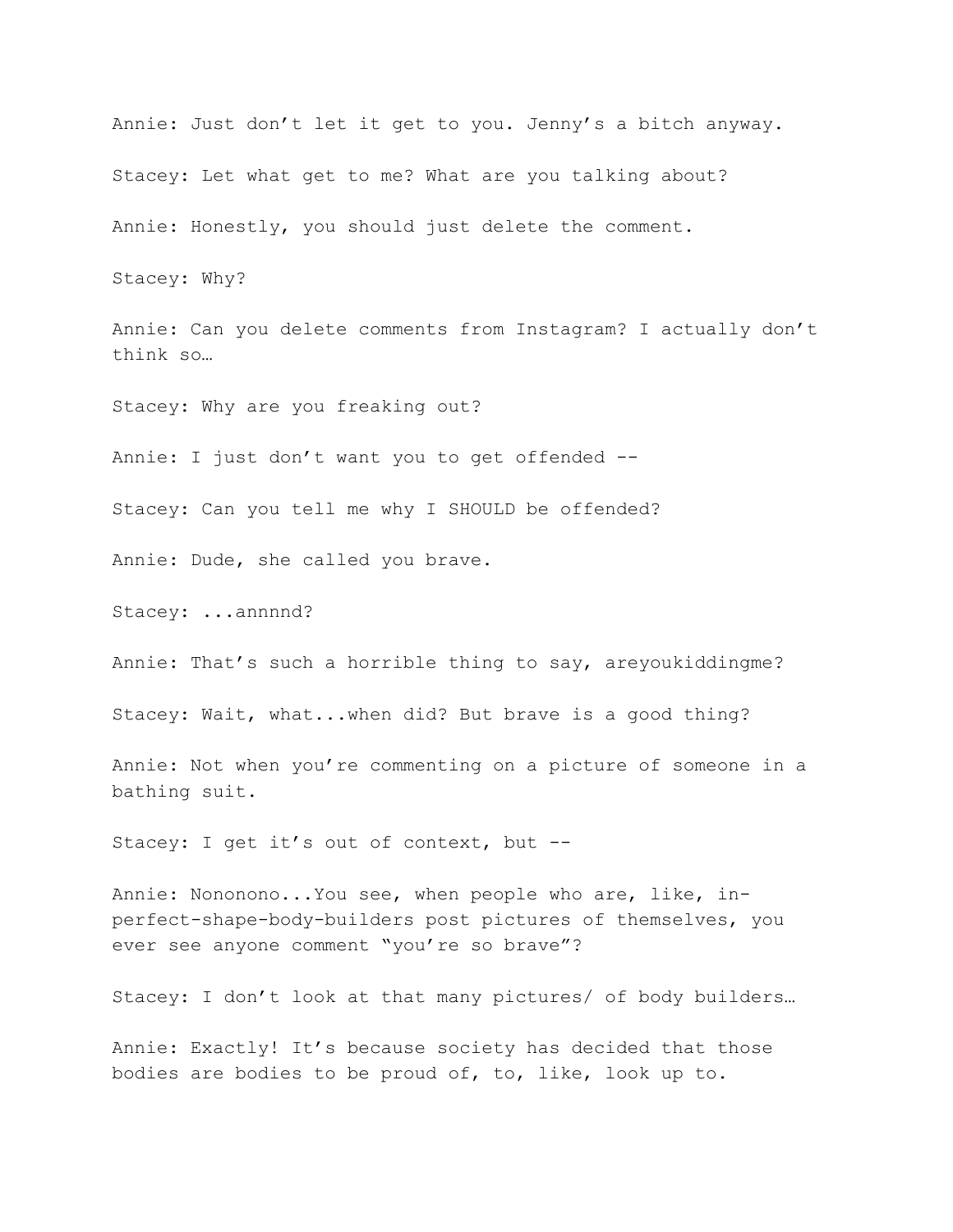Stacey: Okay…

Annie: So, if you don't have that perfect body, but still decide to post it that means, by 2018 standards you're "brave".

Stacey:...so "brave"...really just means "fat".

Annie: Well, like...yeah, I guess so. *(eating Stacey's chips)* It's supposed to be a female empowerment, body positive thing, but it mostly just makes everyone feel like shit.

Stacey: So she's calling me fat?!

Annie: I told you she's a bitch.

Stacey: Am I fat?

Annie: Don't think about it. Jenny's the worst.

Stacey: WELL I'M GONNA THINK ABOUT IT. WHY DID YOU EXPLAIN IT TO ME IF I SHOULDN'T BE THINKING ABOUT IT?

Annie: YOU ASKED!

Stacey: DO I LOOK FAT HERE?

Annie: No…

Stacey: ANNIE!

Annie: I mean...you don't have a six pack, but you knew that.

Stacey: THEN WHY WOULD YOU LET ME POST IT!

Annie: You don't look bad in it! You look like...you?

Stacey: I look fat all the time?

Annie: That's not what I said!